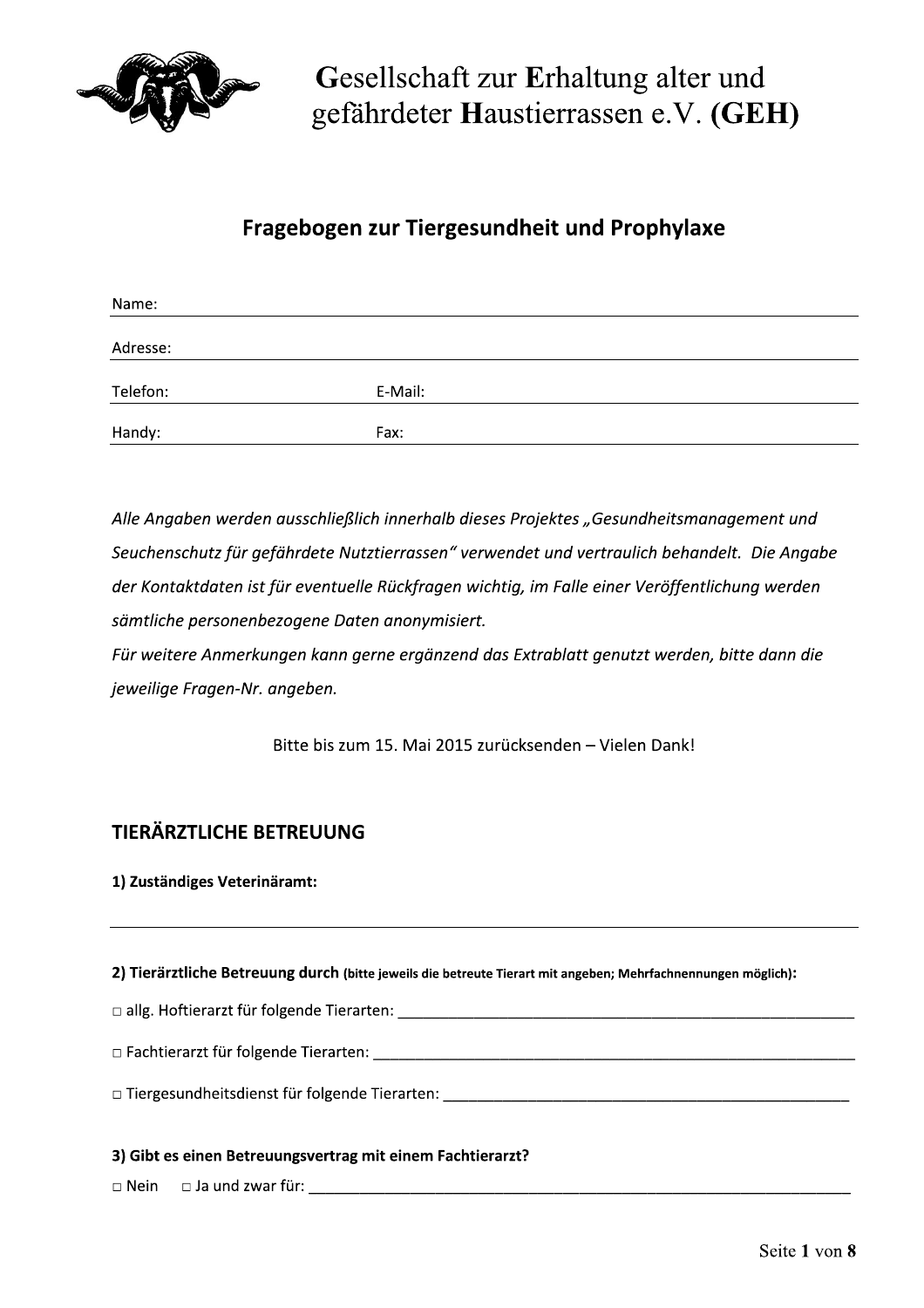# **BETRIEBSLAGE**

| 4) Lage der Tierhaltung/ Stallungen?                                                     | Tierart:                                                       |  |  |  |  |  |
|------------------------------------------------------------------------------------------|----------------------------------------------------------------|--|--|--|--|--|
| □ Ortskern                                                                               |                                                                |  |  |  |  |  |
| $\Box$ Ortsrand                                                                          |                                                                |  |  |  |  |  |
| □ Außerhalb / Alleinlage                                                                 |                                                                |  |  |  |  |  |
| $\Box$ Ställe außerhalb Hofgelände                                                       |                                                                |  |  |  |  |  |
| $\square$ Sonstiges und zwar:                                                            | <u> 1989 - Johann Barbara, margaret eta idazlea (h. 1989).</u> |  |  |  |  |  |
| 5) Einwohnerzahl des Ortes ca.: _________                                                |                                                                |  |  |  |  |  |
| 6) Ist Ihr Betriebsgelände umzäunt? $\Box$ Ja, komplett $\Box$ Nur teilweise $\Box$ Nein |                                                                |  |  |  |  |  |
| 7) Wie viele Tierhaltungen befinden sich im Umkreis von 3 km zum eigenen Betrieb?        |                                                                |  |  |  |  |  |
| Anzahl:____________________                                                              |                                                                |  |  |  |  |  |
| 8) Welche Tierarten werden dort gehalten (wenn bekannt)?                                 |                                                                |  |  |  |  |  |
|                                                                                          |                                                                |  |  |  |  |  |

# **TIERZUCHT UND HALTUNG**

9) Welche Geflügelarten und Rassen halten Sie (Tierzahlen im Jahresdurchschnitt - falls weitere Rassen evtl. Extrablatt nutzen)

Ich halte kein Geflügel

Ich halte Geflügel und zwar:

|                          | Huhn | Gans | Ente | Pute | Andere und<br>zwar: |
|--------------------------|------|------|------|------|---------------------|
| $\rightarrow$<br>Rassen  |      |      |      |      |                     |
| Gemeldet                 |      |      |      |      |                     |
| beim                     |      |      |      |      |                     |
| Geflügelzucht-<br>verein |      |      |      |      |                     |
| Anzahl                   |      |      |      |      |                     |
| weiblich                 |      |      |      |      |                     |
| Anzahl                   |      |      |      |      |                     |
| männlich                 |      |      |      |      |                     |
| Jung- und                |      |      |      |      |                     |
| Masttiere                |      |      |      |      |                     |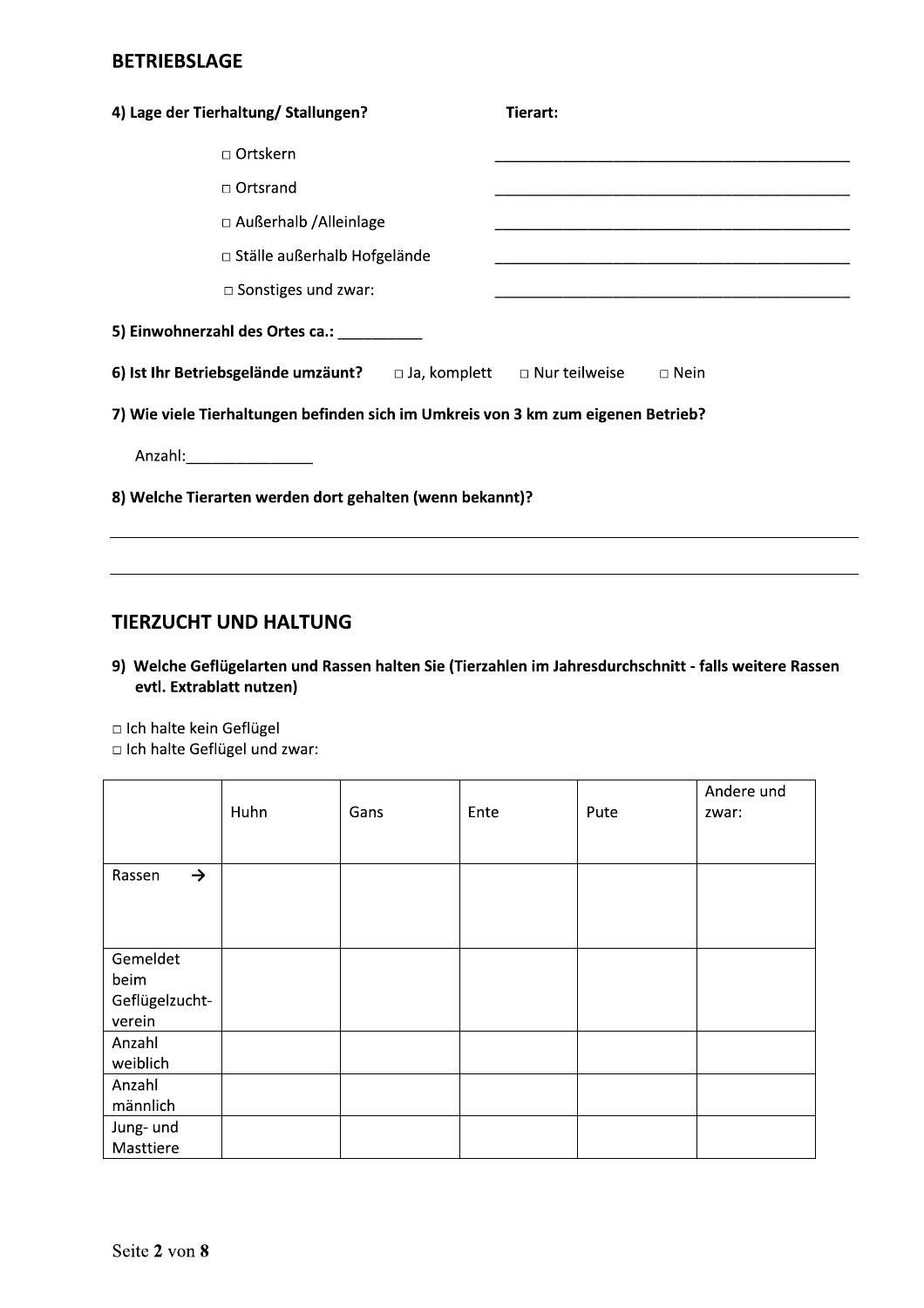## 10) Welche Säugetierarten und Rassen halten Sie? (Tierzahlen im Jahresdurchschnitt - falls weitere Rassen evtl. Extrablatt nutzen)

□ Ich halte keine Säugetiere

□ Ich halte Säugetiere und zwar:

|              |      |       |       |         | Andere und zwar: |
|--------------|------|-------|-------|---------|------------------|
|              | Rind | Schaf | Ziege | Schwein |                  |
|              |      |       |       |         |                  |
| Rasse/n      |      |       |       |         |                  |
|              |      |       |       |         |                  |
|              |      |       |       |         |                  |
| Herdbuch     |      |       |       |         |                  |
|              |      |       |       |         |                  |
| Ja/Nein      |      |       |       |         |                  |
| Anzahl       |      |       |       |         |                  |
| weiblich     |      |       |       |         |                  |
| (zuchtfähig) |      |       |       |         |                  |
| Anzahl       |      |       |       |         |                  |
| männlich     |      |       |       |         |                  |
| (zuchtfähig) |      |       |       |         |                  |
| Mast- und    |      |       |       |         |                  |
| Jungtiere;   |      |       |       |         |                  |
| Hobbytiere   |      |       |       |         |                  |

## 11) In welchen Zuchtverbänden (Säugetiere) bzw. Zuchtringen/Sondervereinen (Geflügel) sind die jeweiligen Rassen gemeldet?

#### 12) Für welche Tierarten ist ein Stall vorhanden?

|                                                       | Rinder | Schafe | Ziegen | Schweine | Hühner | Wasser-<br>geflügel | Andere und<br>zwar: |
|-------------------------------------------------------|--------|--------|--------|----------|--------|---------------------|---------------------|
| Für folgende<br>Tierarten ist ein<br>Stall vorhanden: |        |        | $\Box$ |          | П      |                     |                     |

## 13) Können/ Könnten Sie ihren Stall komplett so schließen, dass kein Tierkontakt mit Wildtieren/ Vögeln stattfinden kann?

|      | Rinder | Schafe | Ziegen | Schweine | Hühner | Wasser-<br>geflügel | Andere und<br>zwar: |
|------|--------|--------|--------|----------|--------|---------------------|---------------------|
| Ja   |        |        |        |          |        |                     |                     |
| Nein |        |        |        |          |        |                     |                     |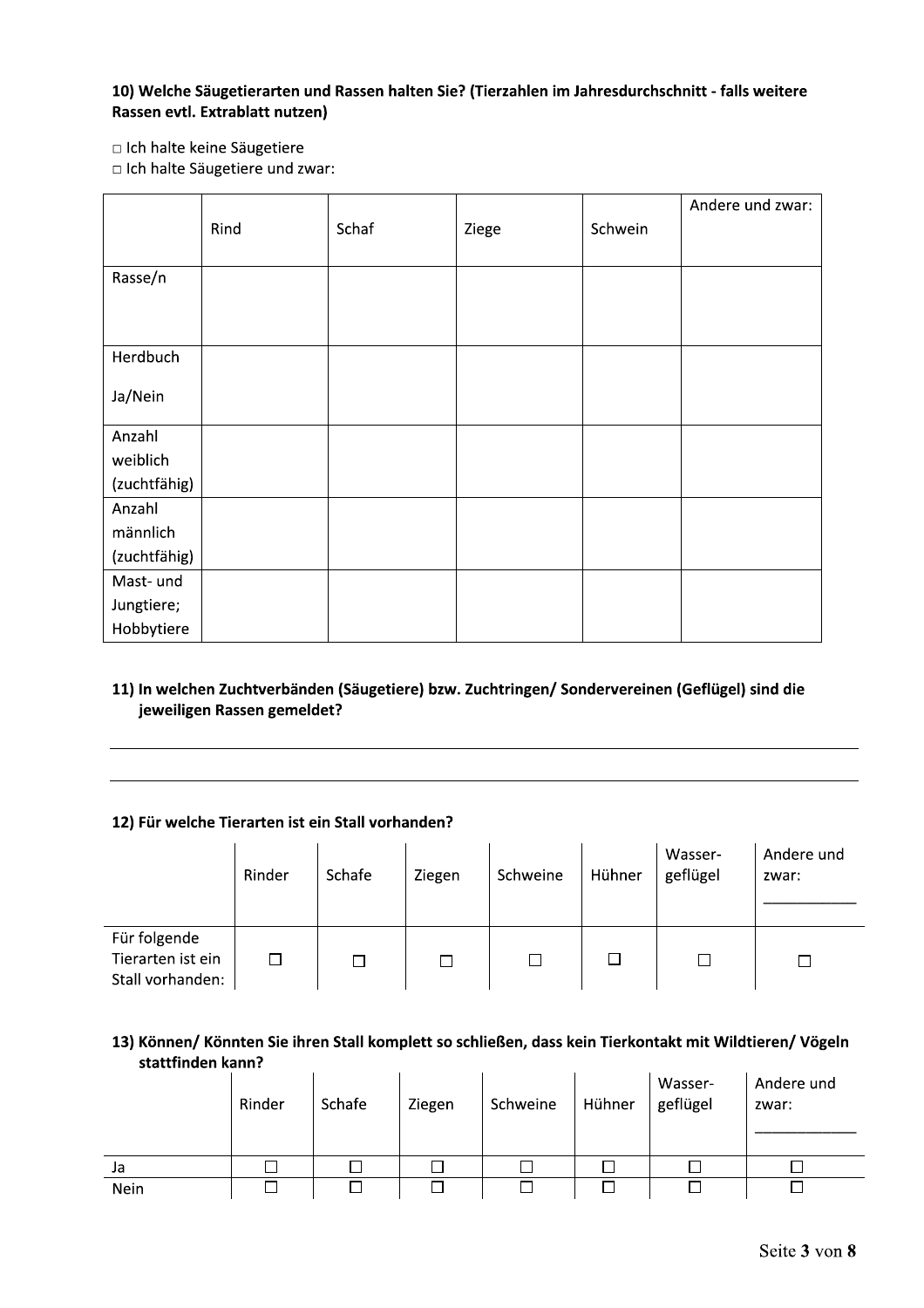## 14) Haben die Tiere Auslauf/ Weidegang?

## $\Box$  Nein

□ Ja und zwar (Mehrfachnennungen möglich):

|                                                                                                                              | Rinder                   | Schafe | Ziegen           | Schweine                                                                                                                       | Hühner                                                                      | Wasser-<br>geflügel                | Sonstiges<br>und zwar: |  |  |
|------------------------------------------------------------------------------------------------------------------------------|--------------------------|--------|------------------|--------------------------------------------------------------------------------------------------------------------------------|-----------------------------------------------------------------------------|------------------------------------|------------------------|--|--|
| Auslauf<br>ganzjährig                                                                                                        | $\Box$                   | □      | $\Box$           | □                                                                                                                              | $\Box$                                                                      | □                                  | $\Box$                 |  |  |
| Auslauf je nach<br>Wetter                                                                                                    | □                        | □      | $\Box$           | □                                                                                                                              | □                                                                           | $\Box$                             | □                      |  |  |
| Weide<br>ganzjährig                                                                                                          | □                        | □      | $\Box$           | □                                                                                                                              | □                                                                           | $\Box$                             | □                      |  |  |
| Weide in der<br>Vegetationszeit                                                                                              | □                        | □      | $\Box$           | $\Box$                                                                                                                         | □                                                                           | $\Box$                             | $\Box$                 |  |  |
| 15) Wie weit sind die meisten Flächen vom Wohnort entfernt?                                                                  |                          |        |                  |                                                                                                                                |                                                                             |                                    |                        |  |  |
| $0 - 3 km$<br>$\Box$<br>$3,1 - 5$ km<br>$\Box$<br>5,1-10 km<br>$\Box$<br>mehr als 10 km<br>$\Box$                            |                          |        |                  |                                                                                                                                |                                                                             |                                    |                        |  |  |
| 16) Werden die Tierarten räumlich getrennt gehalten?<br>$\square$ Nein                                                       | $\Box$ Ja                |        |                  | □ Trennung ja, aber innerhalb eines Gebäudes                                                                                   |                                                                             |                                    |                        |  |  |
| 17) Welche Arten werden getrennt?                                                                                            |                          |        |                  | <u> 1980 - Andrea Andrew Maria (h. 1980).</u>                                                                                  |                                                                             |                                    |                        |  |  |
| 18) Wann erfolgt die Trennung der Tierarten?                                                                                 |                          |        |                  |                                                                                                                                |                                                                             |                                    |                        |  |  |
| □ nur im Stall                                                                                                               | $\Box$ nur auf der Weide |        | $\Box$ dauerhaft |                                                                                                                                |                                                                             | $\square$ sonstiges: $\_\_$        |                        |  |  |
| <b>TIERGESUNDHEIT</b>                                                                                                        |                          |        |                  |                                                                                                                                |                                                                             |                                    |                        |  |  |
| 19) Führen Sie (prophylaktische) Gesundheits-/Diagnosemaßnahmen durch?<br>$\Box$ Nein<br>$\Box$ Ja und zwar:                 |                          |        |                  |                                                                                                                                |                                                                             |                                    |                        |  |  |
| □ Entwurmungen: ______ mal pro Jahr<br>□ Kokzidien-/Kryptosporidien<br>□ Außenparasitenschutz<br>□ Kotproben<br>□ Blutproben |                          |        |                  | $\square$ prophylaktisch<br>$\square$ prophylaktisch<br>prophylaktisch<br>$\square$ prophylaktisch<br>$\square$ prophylaktisch | □ nach Diagnose<br>□ nach Diagnose<br>□ nach Diagnose<br>□ im Verdachtsfall | □ im Verdachtsfall □ verpflichtend |                        |  |  |

 $\Box$  prophylaktisch

 $\Box$  prophylaktisch

 $\square$  prophylaktisch

 $\square$  prophylaktisch

□ nach Diagnose □ verpflichtend

□ verpflichtend

□ verpflichtend

□ verpflichtend

nach Diagnose

nach Diagnose

□ nach Diagnose

□ Impfung gegen: \_\_\_\_\_\_\_\_\_\_\_\_\_\_\_\_\_\_\_\_\_\_\_ 

□ Impfung gegen: \_\_\_\_\_\_\_\_\_\_\_\_\_\_\_\_\_\_\_\_\_\_\_\_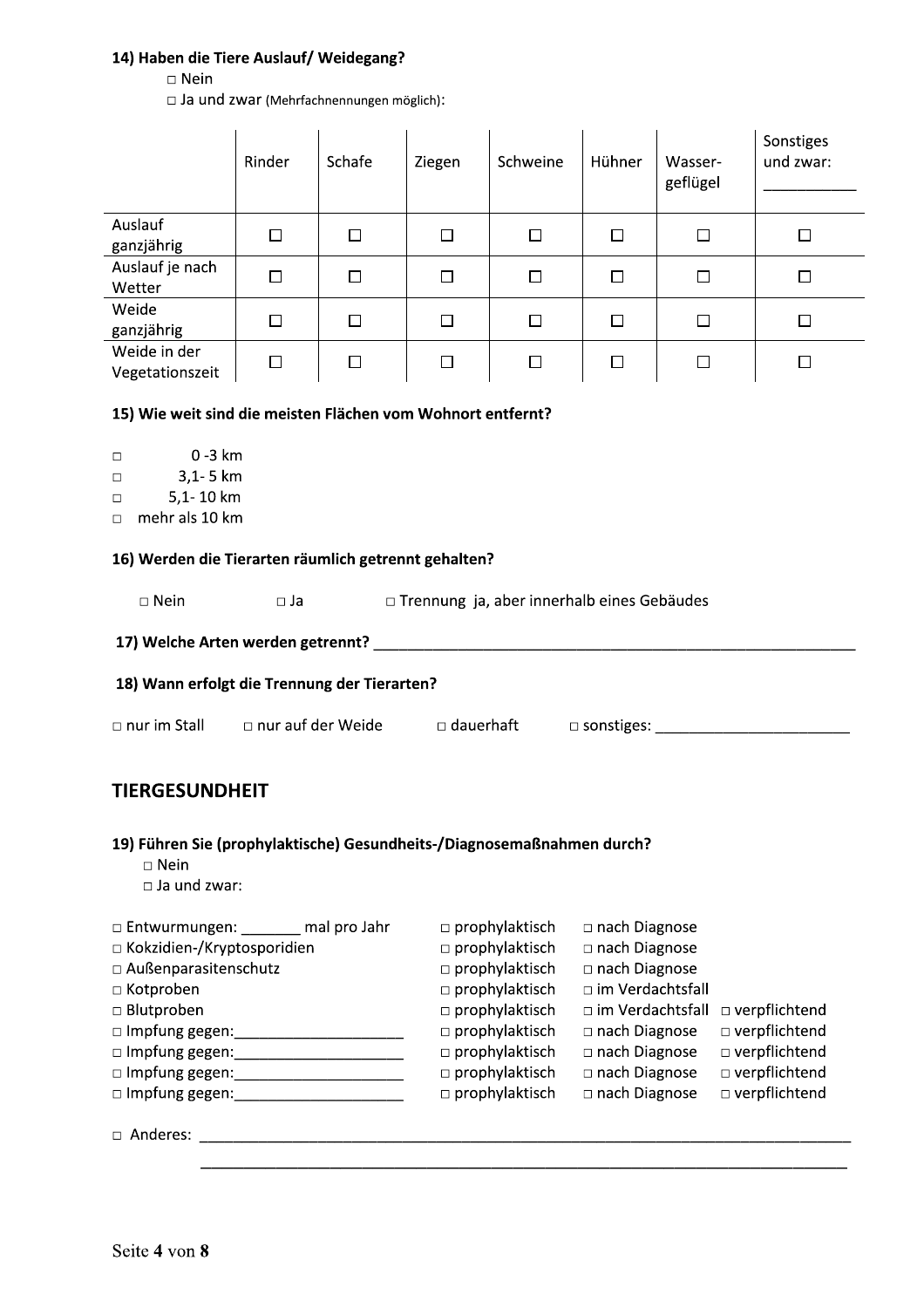### 20) Haben Sie für bestimmte Tierseuchen / Erkrankungen einen anerkannten Freiheitsstatus?

- $\square$  Nein
- $\Box$  Ja und zwar:
	- □ CAE/Maedi-Visna □ BHV-1  $\Box$  MD/BVD  $\sqcap$  ParaTb  $\Box$  PseudoTb  $\square$  Aujeszky  $\Box$  Sonstige:

#### 21) Gibt es bereits Erfahrungen mit ansteckenden Krankheiten im eigenen Betrieb:

- $\square$  Nein
- $\Box$  Ja und zwar:
	- □ Außenparasiten
	- □ Flechte (Pilze)
	- □ ansteckender Durchfall
	- □ ansteckende Klauenerkrankungen
	- □ Sonstiges:
- $\Box$  Innenparasiten
- □ Kokzidien/Kryptosporidien
- □ ansteckende Atemwegserkrankungen
- $\Box$  melde/anzeigepflichtige Krankheiten

## **TIERVERKEHR**

22) Erfolgt ein Zukauf von Zuchttieren/ Masttieren? 
□ Nein (weiter bei Frage Nr. 25) □ Ja und zwar:

|           | Rinder | Schweine | Ziegen | Schafe | Hühner | Wassergeflügel | Andere und<br>zwar: |
|-----------|--------|----------|--------|--------|--------|----------------|---------------------|
| Männlich  | ٦      |          |        |        |        |                |                     |
| Weiblich  |        |          |        |        |        |                |                     |
| Masttiere |        |          |        | ┘      |        |                |                     |

### Wenn ja, wie häufig erfolgt ein Zukauf? Wie viele Tiere werden zugekauft?

□ etwa alle Wochen Tier/e

□ etwa alle \_\_\_\_\_\_\_\_ Monate \_\_\_\_\_\_\_\_\_\_\_\_\_\_ Tier/e

□ etwa alle lahre Tier/e

## 23) Welche Gesundheitsanforderungen stellen Sie an Zukauftiere?

### 24) Von wem/ wo kaufen Sie zu (z.B. Auktion, Züchterkollege, Händler)?

25) Haben Sie Quarantänemöglichkeiten?  $\Box$  Nein — □ Ja

### 26) Nutzen Sie Quarantänemöglichkeiten (z.B. für Zukauftiere)?

 $\Box$  Nein

 $\Box$  Ja und zwar: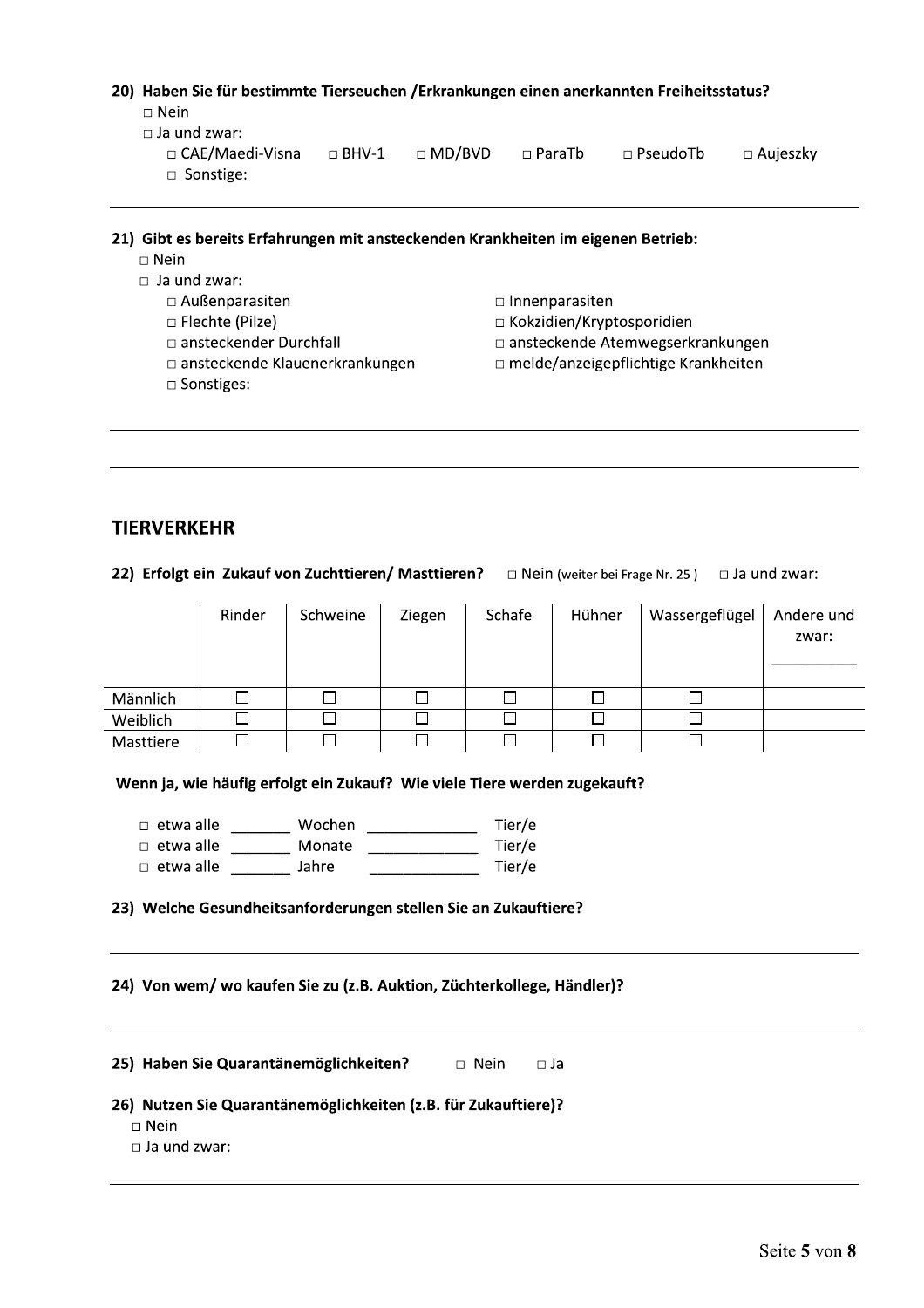## 27) In welcher Art findet "Tierverkehr" bei Ihnen statt?

| 27) In welcher Art findet "Tierverkehr" bei Ihnen statt? |        |          |        |        |        |                     |                     |  |  |  |  |
|----------------------------------------------------------|--------|----------|--------|--------|--------|---------------------|---------------------|--|--|--|--|
|                                                          | Rinder | Schweine | Ziegen | Schafe | Hühner | Wasser-<br>geflügel | Andere und<br>zwar: |  |  |  |  |
| Aufnahme /<br>Abgabe von<br>Pensionstieren               | $\Box$ | $\Box$   | $\Box$ | $\Box$ | П      | $\Box$              | $\Box$              |  |  |  |  |
| Aus- oder<br>Verleih von<br>Vatertieren                  | $\Box$ | □        | П      | □      | П      | $\Box$              | $\Box$              |  |  |  |  |
| Fahrten zum<br>Decken                                    | $\Box$ | $\Box$   | $\Box$ | П      | П      | $\Box$              | $\Box$              |  |  |  |  |
| Kein Tierverkehr                                         | $\Box$ | $\Box$   | $\Box$ | □      | $\Box$ | $\Box$              | □                   |  |  |  |  |
| Sonstiges und<br>zwar: $\frac{1}{2}$                     | П      | $\Box$   | $\Box$ | П      | П      | П                   | $\Box$              |  |  |  |  |

# **Z**8

| Decken                                                                                                                                                                                                                 |        |                                                                          |        |        |              |                     |                     |  |  |  |
|------------------------------------------------------------------------------------------------------------------------------------------------------------------------------------------------------------------------|--------|--------------------------------------------------------------------------|--------|--------|--------------|---------------------|---------------------|--|--|--|
| Kein Tierverkehr                                                                                                                                                                                                       | $\Box$ | П                                                                        | $\Box$ | □      | □            | $\Box$              | $\Box$              |  |  |  |
| Sonstiges und<br>zwar: $\_\_$                                                                                                                                                                                          | $\Box$ | $\Box$                                                                   | $\Box$ | $\Box$ | $\Box$       | $\Box$              | $\Box$              |  |  |  |
| 28) Nehmen Sie an Tierschauen/ Auktionen teil?                                                                                                                                                                         | Rinder | Schweine                                                                 | Ziegen | Schafe | Hühner       | Wasser-<br>geflügel | Andere und<br>zwar: |  |  |  |
| <b>Nie</b>                                                                                                                                                                                                             | $\Box$ |                                                                          | П      | □      | $\mathsf{L}$ | $\mathbf{L}$        | $\Box$              |  |  |  |
| Selten                                                                                                                                                                                                                 | П      | □                                                                        | □      | $\Box$ | $\Box$       | $\Box$              | $\Box$              |  |  |  |
| Regelmäßig                                                                                                                                                                                                             | □      |                                                                          | $\Box$ | $\Box$ |              |                     | $\Box$              |  |  |  |
| <b>REINIGUNG/ DESINFEKTION/ HYGIENE</b><br>29) Wenden Sie Reinigungsverfahren in den Stallungen an?<br>$\square$ Nein<br>$\Box$ Ja und zwar:<br>□ mechanische Reinigung = □ Wasserschlauch<br>$\Box$ Hochdruckreiniger |        |                                                                          |        |        |              |                     |                     |  |  |  |
| 30) Wenden Sie Desinfektionsmaßnahmen in den Stallungen an?<br>$\Box$ Nein<br>$\Box$ Ja und zwar:                                                                                                                      |        | $\Box$ abflammen $\Box$ chemische Desinfektion $\Box$ biologische Mittel |        |        |              |                     |                     |  |  |  |

# REINIGUNG/ DESINFEKTION/ HYGIENE

# **29**

**REINIGUNG/ DESINFEKTION/ HYGIENE<br>
29) Wenden Sie Reinigungsverfahren in den Stallungen an?<br>**  $\Box$  **Pein<br>**  $\Box$  **Ja und zwar:<br>**  $\Box$  **mechanische Reinigung**  $\Box$  **Wasserschlauch**  $\Box$  **Hochdruckreiniger<br>
30) Wenden Sie Desinfektion** 

| Welche Mittel setzten Sie ein? |                                                                                                    |
|--------------------------------|----------------------------------------------------------------------------------------------------|
| 31) Besitzen Sie:              | □ Hygieneschleuse<br>□ Schutzkleidung für Besucher<br>$\Box$ Desinfektionsmatten<br>□ Nichts davon |
|                                | <b>32) Bekämpfen Sie Schadnager ?</b> □ Nein<br>□ Ja, nach Bedarf<br>$\Box$ Ja, regelmäßig         |
|                                | 33) Lagerungsart verendeter Tiere:<br>$\Box$ spezieller Kadaverbehälter<br>□ Anderes:              |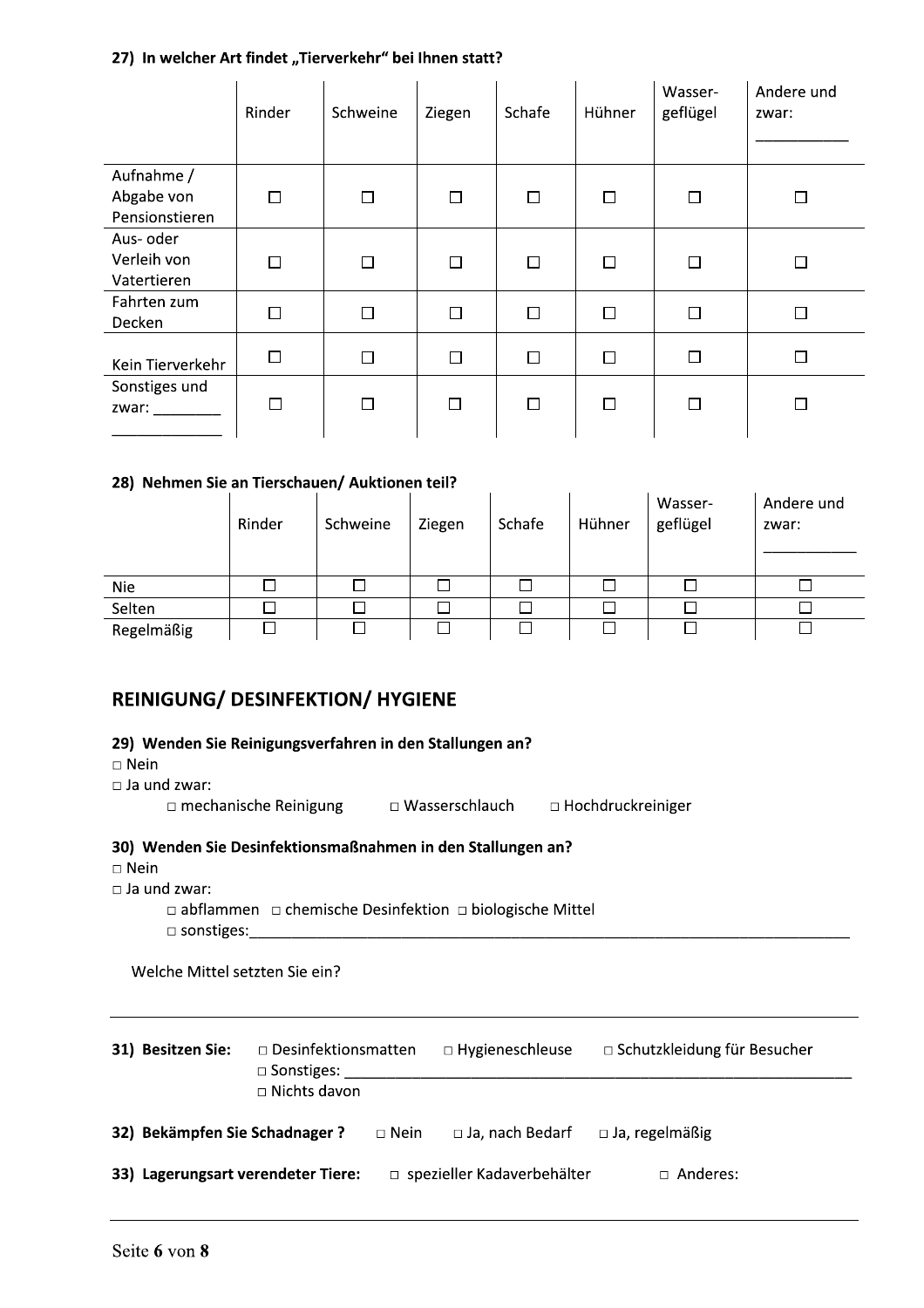34) Lagerungsort verendeter Tiere:  $\Box$  innerhalb des Betriebsgeländes □ außerhalb des Betriebsgeländes und zwar:

## **BESUCHER- UND FAHRZEUGVERKEHR**

#### 35) Hof-Besucher und Publikumsverkehr:

|                                             | Einmal bis<br>weniger als<br>einmal im Jahr | Ein paar Mal im<br>Jahr | Einmal im<br>Monat | 2-3 Mal im<br>Monat | Ein bis<br>mehrmals in<br>der Woche |
|---------------------------------------------|---------------------------------------------|-------------------------|--------------------|---------------------|-------------------------------------|
| Tierhalter                                  |                                             |                         |                    |                     |                                     |
| Fachbesucher                                | П                                           |                         |                    |                     |                                     |
| Schule/<br>Kindergarten                     |                                             |                         |                    |                     |                                     |
| Andere (z.B.<br>Hofladen,<br>Spaziergänger) |                                             |                         |                    |                     |                                     |

#### 36) Wie viele Besucher sind das insgesamt im Jahr etwa?

|  | $0 - 20$ |
|--|----------|
|--|----------|

- 21-50  $\Box$
- 51-100  $\Box$
- 101-500  $\Box$
- $\Box$ mehr als 500

## 37) Besteht die Möglichkeit für direkten Besucher-Tierkontakt?

□ Nein □ Ja, zu folgenden Tierarten:

### 38) Werden hofeigene Transportfahrzeuge verwendet?

 $\square$  Nein

 $\Box$  Ja und zwar:

- $\Box$  für Tiere
- □ für Produkte

#### 39) Desinfektion der Transportfahrzeuge? **Discheren** ergelmäßig □ nach Bedarf  $\Box$  nie

## 40) Welche Fremd- Fahrzeuge befahren wie häufig den Hof?

| $\Box$ Molkereiwagen       | mal pro Woche/Monat/Jahr (nicht Zutreffendes bitte streichen) |
|----------------------------|---------------------------------------------------------------|
| $\Box$ Viehhändler         | mal pro Woche/Monat/Jahr (nicht Zutreffendes bitte streichen) |
| $\Box$ Tierarzt            | mal pro Woche/Monat/Jahr (nicht Zutreffendes bitte streichen) |
| $\Box$ Futtermittelhändler | mal pro Woche/Monat/Jahr (nicht Zutreffendes bitte streichen) |
| □ Kunden (Hofladen)        | mal pro Woche/Monat/Jahr (nicht Zutreffendes bitte streichen) |
| □ Hofbesucher              | mal pro Woche/Monat/Jahr (nicht Zutreffendes bitte streichen) |
| Sonstiges: $\Box$          | mal pro Woche/Monat/Jahr (nicht Zutreffendes bitte streichen) |
|                            | mal pro Woche/Monat/Jahr (nicht Zutreffendes bitte streichen) |
|                            | mal pro Woche/Monat/Jahr (nicht Zutreffendes bitte streichen) |